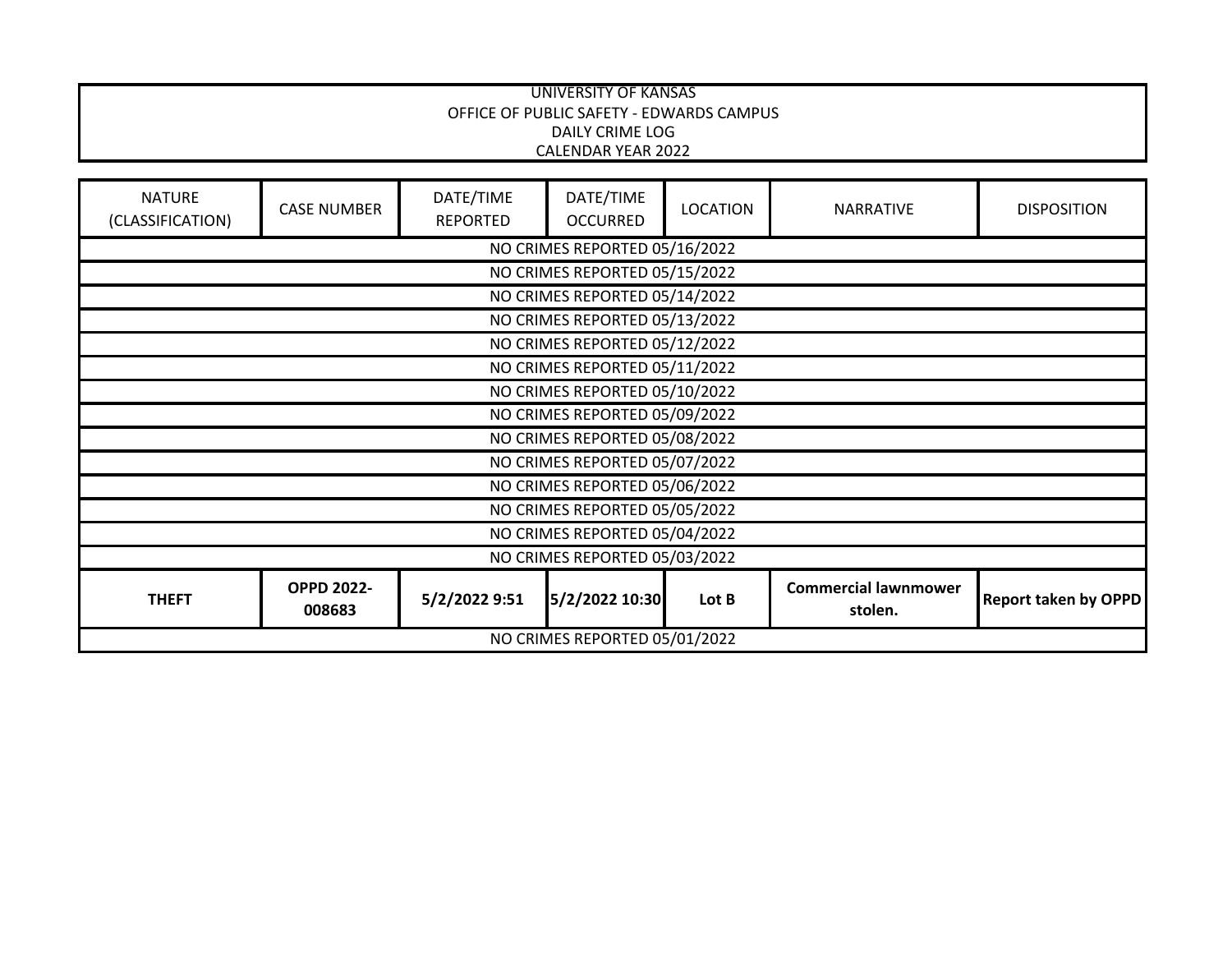|                                                                |                                                                                                                                                 |  | <b>UNIVERSITY OF KANSAS</b><br>OFFICE OF PUBLIC SAFETY - EDWARDS CAMPUS<br><b>DAILY CRIME LOG</b><br><b>CALENDAR YEAR 2022</b> |  |  |  |  |
|----------------------------------------------------------------|-------------------------------------------------------------------------------------------------------------------------------------------------|--|--------------------------------------------------------------------------------------------------------------------------------|--|--|--|--|
| <b>NATURE</b><br>(CLASSIFICATION)                              | DATE/TIME<br>DATE/TIME<br><b>CASE NUMBER</b><br><b>LOCATION</b><br><b>NARRATIVE</b><br><b>DISPOSITION</b><br><b>REPORTED</b><br><b>OCCURRED</b> |  |                                                                                                                                |  |  |  |  |
|                                                                |                                                                                                                                                 |  | NO CRIMES REPORTED 04/30/2022                                                                                                  |  |  |  |  |
|                                                                |                                                                                                                                                 |  | NO CRIMES REPORTED 04/29/2022                                                                                                  |  |  |  |  |
|                                                                |                                                                                                                                                 |  | NO CRIMES REPORTED 04/28/2022                                                                                                  |  |  |  |  |
|                                                                |                                                                                                                                                 |  | NO CRIMES REPORTED 04/27/2022                                                                                                  |  |  |  |  |
|                                                                |                                                                                                                                                 |  | NO CRIMES REPORTED 04/26/2022                                                                                                  |  |  |  |  |
|                                                                |                                                                                                                                                 |  | NO CRIMES REPORTED 04/25/2022                                                                                                  |  |  |  |  |
|                                                                |                                                                                                                                                 |  | NO CRIMES REPORTED 04/24/2022                                                                                                  |  |  |  |  |
|                                                                |                                                                                                                                                 |  | NO CRIMES REPORTED 04/23/2022                                                                                                  |  |  |  |  |
|                                                                | NO CRIMES REPORTED 04/22/2022                                                                                                                   |  |                                                                                                                                |  |  |  |  |
| NO CRIMES REPORTED 04/21/2022<br>NO CRIMES REPORTED 04/20/2022 |                                                                                                                                                 |  |                                                                                                                                |  |  |  |  |
| NO CRIMES REPORTED 04/19/2022                                  |                                                                                                                                                 |  |                                                                                                                                |  |  |  |  |
|                                                                |                                                                                                                                                 |  | NO CRIMES REPORTED 04/18/2022                                                                                                  |  |  |  |  |
| NO CRIMES REPORTED 04/17/2022                                  |                                                                                                                                                 |  |                                                                                                                                |  |  |  |  |
|                                                                | NO CRIMES REPORTED 04/16/2022                                                                                                                   |  |                                                                                                                                |  |  |  |  |
|                                                                |                                                                                                                                                 |  | NO CRIMES REPORTED 04/15/2022                                                                                                  |  |  |  |  |
|                                                                |                                                                                                                                                 |  | NO CRIMES REPORTED 04/14/2022                                                                                                  |  |  |  |  |
|                                                                | NO CRIMES REPORTED 04/13/2022                                                                                                                   |  |                                                                                                                                |  |  |  |  |
|                                                                | NO CRIMES REPORTED 04/12/2022                                                                                                                   |  |                                                                                                                                |  |  |  |  |
|                                                                | NO CRIMES REPORTED 04/11/2022                                                                                                                   |  |                                                                                                                                |  |  |  |  |
|                                                                | NO CRIMES REPORTED 04/10/2022                                                                                                                   |  |                                                                                                                                |  |  |  |  |
|                                                                |                                                                                                                                                 |  | NO CRIMES REPORTED 04/09/2022                                                                                                  |  |  |  |  |
|                                                                |                                                                                                                                                 |  | NO CRIMES REPORTED 04/08/2022                                                                                                  |  |  |  |  |
|                                                                |                                                                                                                                                 |  | NO CRIMES REPORTED 04/07/2022                                                                                                  |  |  |  |  |
|                                                                |                                                                                                                                                 |  | NO CRIMES REPORTED 04/06/2022                                                                                                  |  |  |  |  |
|                                                                | NO CRIMES REPORTED 04/05/2022                                                                                                                   |  |                                                                                                                                |  |  |  |  |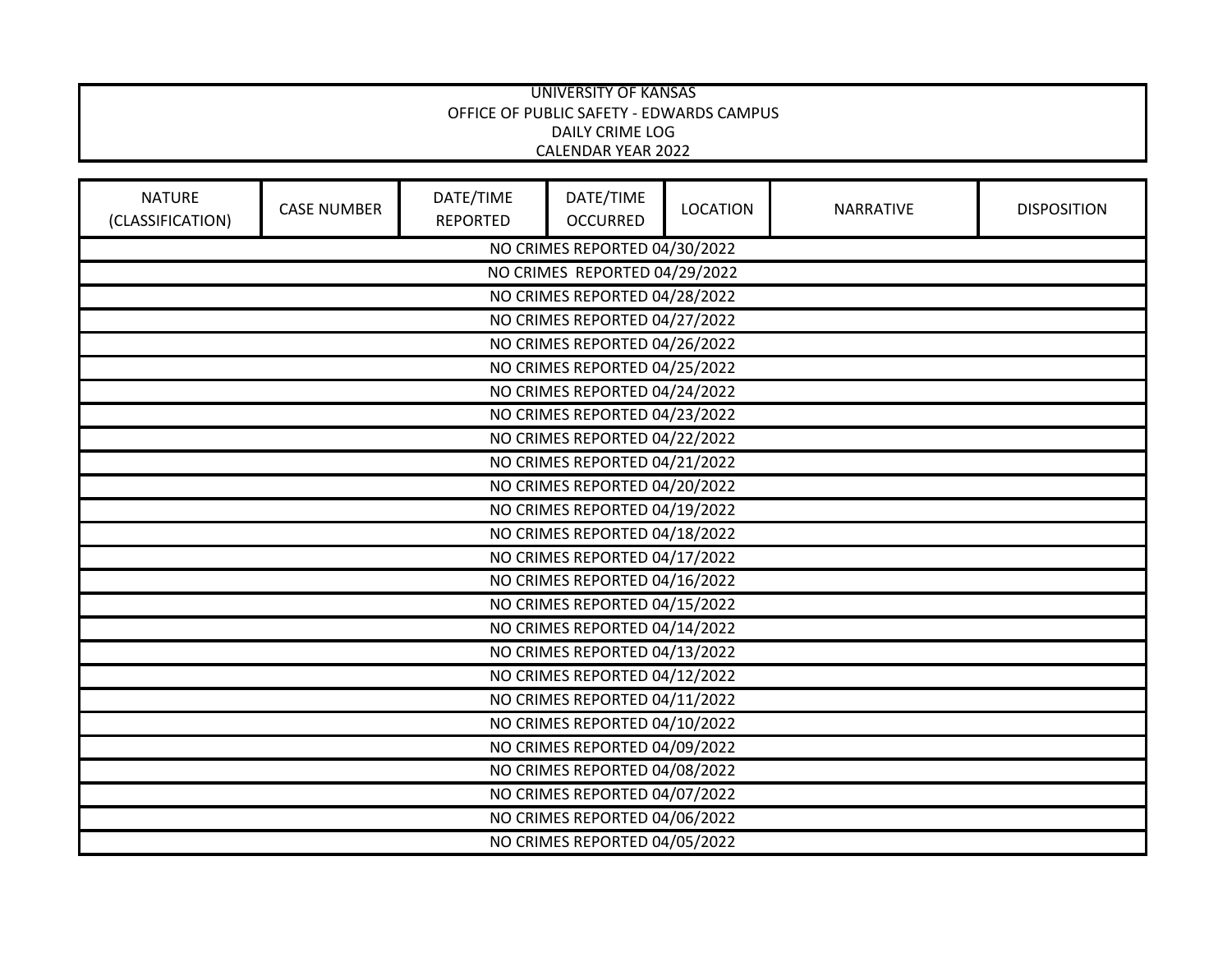| NO CRIMES REPORTED 04/04/2022 |  |
|-------------------------------|--|
| NO CRIMES REPORTED 04/03/2022 |  |
| NO CRIMES REPORTED 04/02/2022 |  |
| NO CRIMES REPORTED 04/01/2022 |  |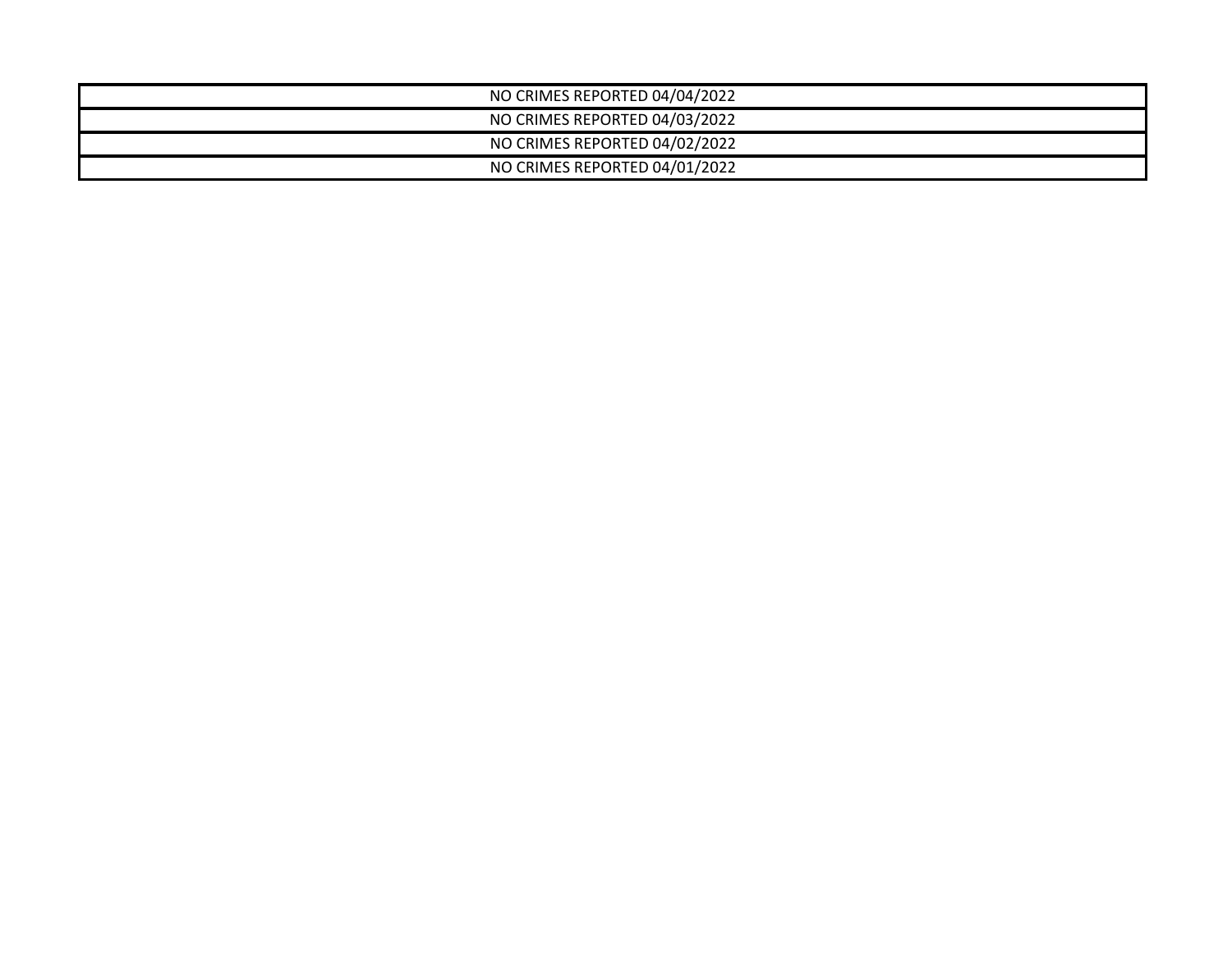|                                   |                                                                |                              | <b>UNIVERSITY OF KANSAS</b><br>OFFICE OF PUBLIC SAFETY - EDWARDS CAMPUS<br><b>DAILY CRIME LOG</b><br>CALENDAR YEAR 2022 |                 |                  |                    |  |
|-----------------------------------|----------------------------------------------------------------|------------------------------|-------------------------------------------------------------------------------------------------------------------------|-----------------|------------------|--------------------|--|
| <b>NATURE</b><br>(CLASSIFICATION) | <b>CASE NUMBER</b>                                             | DATE/TIME<br><b>REPORTED</b> | DATE/TIME<br><b>OCCURRED</b>                                                                                            | <b>LOCATION</b> | <b>NARRATIVE</b> | <b>DISPOSITION</b> |  |
|                                   |                                                                |                              | NO CRIMES REPORTED 03/30/2022                                                                                           |                 |                  |                    |  |
|                                   |                                                                |                              | NO CRIMES REPORTED 03/29/2022                                                                                           |                 |                  |                    |  |
|                                   |                                                                |                              | NO CRIMES REPORTED 03/28/2022                                                                                           |                 |                  |                    |  |
|                                   |                                                                |                              | NO CRIMES REPORTED 03/27/2022                                                                                           |                 |                  |                    |  |
|                                   |                                                                |                              | NO CRIMES REPORTED 03/26/2022                                                                                           |                 |                  |                    |  |
|                                   |                                                                |                              | NO CRIMES REPORTED 03/25/2022                                                                                           |                 |                  |                    |  |
|                                   | NO CRIMES REPORTED 03/24/2022                                  |                              |                                                                                                                         |                 |                  |                    |  |
| NO CRIMES REPORTED 03/23/2022     |                                                                |                              |                                                                                                                         |                 |                  |                    |  |
| NO CRIMES REPORTED 03/22/2022     |                                                                |                              |                                                                                                                         |                 |                  |                    |  |
| NO CRIMES REPORTED 03/21/2022     |                                                                |                              |                                                                                                                         |                 |                  |                    |  |
| NO CRIMES REPORTED 03/20/2022     |                                                                |                              |                                                                                                                         |                 |                  |                    |  |
| NO CRIMES REPORTED 03/19/2022     |                                                                |                              |                                                                                                                         |                 |                  |                    |  |
| NO CRIMES REPORTED 03/18/2022     |                                                                |                              |                                                                                                                         |                 |                  |                    |  |
|                                   | NO CRIMES REPORTED 03/17/2022                                  |                              |                                                                                                                         |                 |                  |                    |  |
|                                   | NO CRIMES REPORTED 03/16/2022<br>NO CRIMES REPORTED 03/15/2022 |                              |                                                                                                                         |                 |                  |                    |  |
|                                   | NO CRIMES REPORTED 03/14/2022                                  |                              |                                                                                                                         |                 |                  |                    |  |
|                                   | NO CRIMES REPORTED 03/13/2022                                  |                              |                                                                                                                         |                 |                  |                    |  |
|                                   | NO CRIMES REPORTED 03/12/2022                                  |                              |                                                                                                                         |                 |                  |                    |  |
|                                   | NO CRIMES REPORTED 03/11/2022                                  |                              |                                                                                                                         |                 |                  |                    |  |
|                                   | NO CRIMES REPORTED 03/10/2022                                  |                              |                                                                                                                         |                 |                  |                    |  |
|                                   | NO CRIMES REPORTED 03/09/2022                                  |                              |                                                                                                                         |                 |                  |                    |  |
|                                   | NO CRIMES REPORTED 03/08/2022                                  |                              |                                                                                                                         |                 |                  |                    |  |
|                                   |                                                                |                              | NO CRIMES REPORTED 03/07/2022                                                                                           |                 |                  |                    |  |
|                                   |                                                                |                              | NO CRIMES REPORTED 03/06/2022                                                                                           |                 |                  |                    |  |
|                                   | NO CRIMES REPORTED 03/05/2022                                  |                              |                                                                                                                         |                 |                  |                    |  |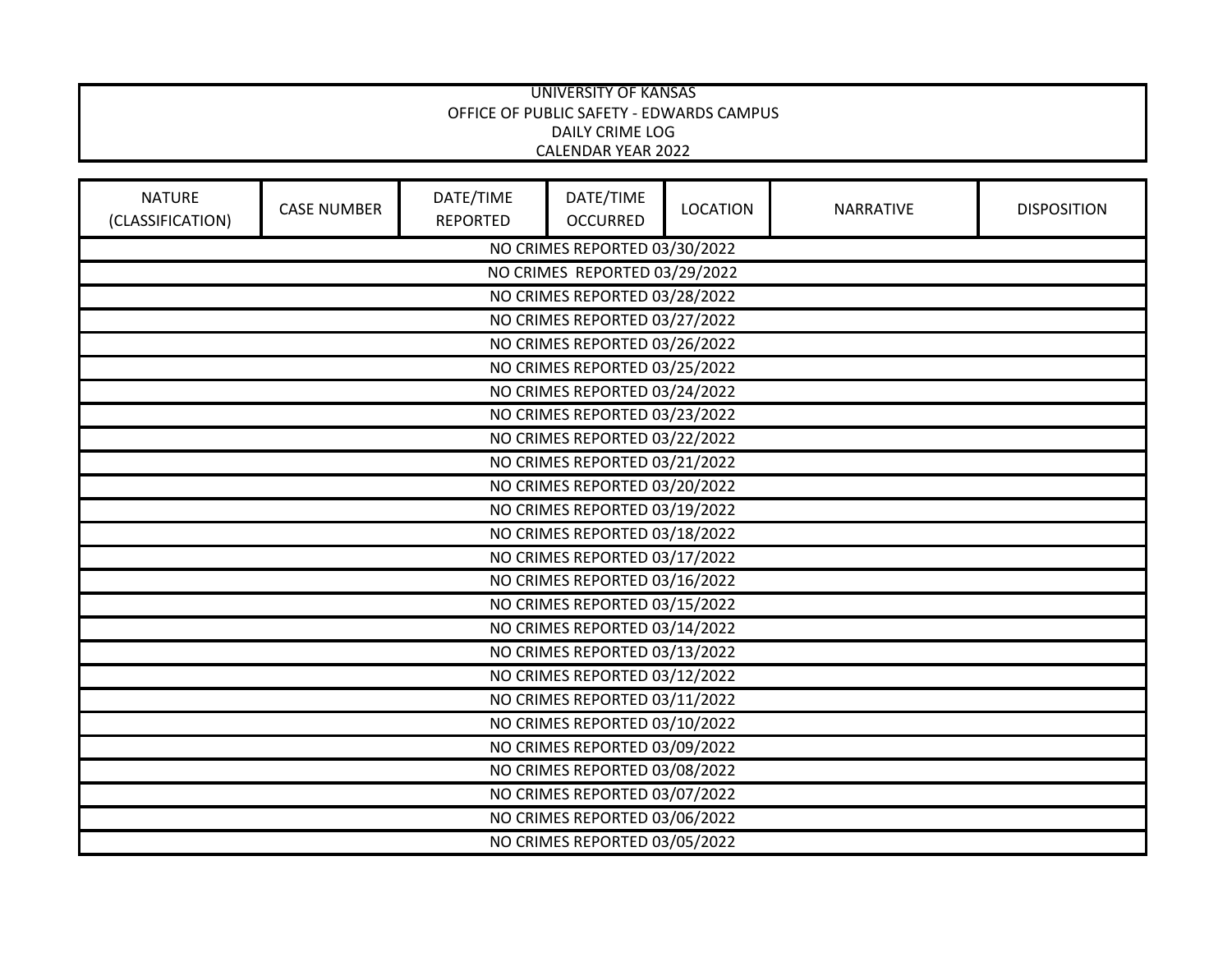| NO CRIMES REPORTED 03/04/2022 |  |
|-------------------------------|--|
| NO CRIMES REPORTED 03/03/2022 |  |
| NO CRIMES REPORTED 03/02/2022 |  |
| NO CRIMES REPORTED 03/01/2022 |  |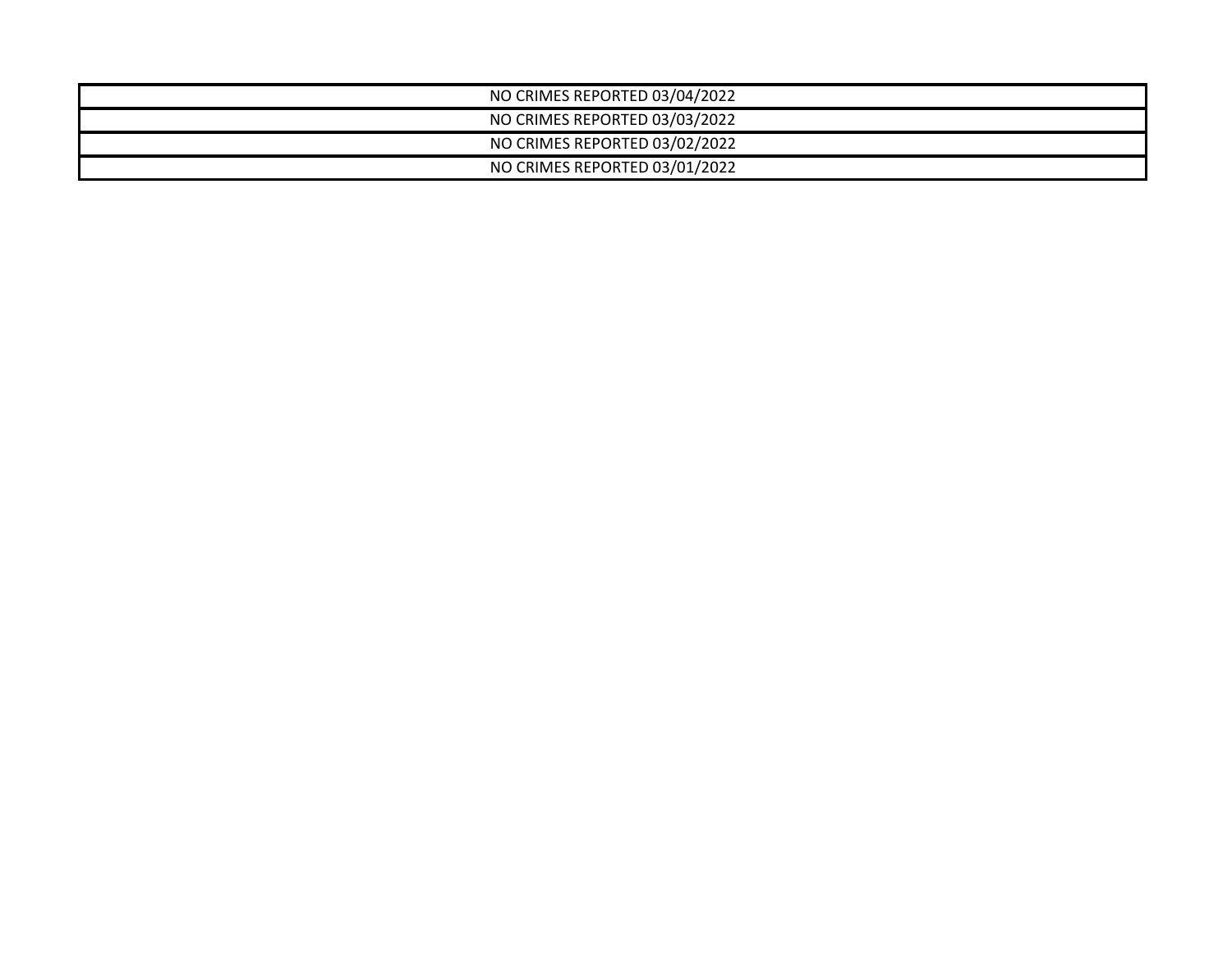|                                   |                               |                              | <b>UNIVERSITY OF KANSAS</b><br>OFFICE OF PUBLIC SAFETY - EDWARDS CAMPUS<br><b>DAILY CRIME LOG</b><br>CALENDAR YEAR 2022 |                 |                  |                    |  |
|-----------------------------------|-------------------------------|------------------------------|-------------------------------------------------------------------------------------------------------------------------|-----------------|------------------|--------------------|--|
| <b>NATURE</b><br>(CLASSIFICATION) | <b>CASE NUMBER</b>            | DATE/TIME<br><b>REPORTED</b> | DATE/TIME<br><b>OCCURRED</b>                                                                                            | <b>LOCATION</b> | <b>NARRATIVE</b> | <b>DISPOSITION</b> |  |
|                                   |                               |                              | NO CRIMES REPORTED 02/28/2022                                                                                           |                 |                  |                    |  |
|                                   |                               |                              | NO CRIMES REPORTED 02/27/2022                                                                                           |                 |                  |                    |  |
|                                   |                               |                              | NO CRIMES REPORTED 02/26/2022                                                                                           |                 |                  |                    |  |
|                                   |                               |                              | NO CRIMES REPORTED 02/25/2022                                                                                           |                 |                  |                    |  |
|                                   |                               |                              | NO CRIMES REPORTED 02/24/2022                                                                                           |                 |                  |                    |  |
|                                   |                               |                              | NO CRIMES REPORTED 02/23/2022                                                                                           |                 |                  |                    |  |
|                                   | NO CRIMES REPORTED 02/22/2022 |                              |                                                                                                                         |                 |                  |                    |  |
|                                   | NO CRIMES REPORTED 02/21/2022 |                              |                                                                                                                         |                 |                  |                    |  |
|                                   | NO CRIMES REPORTED 02/20/2022 |                              |                                                                                                                         |                 |                  |                    |  |
| NO CRIMES REPORTED 02/19/2022     |                               |                              |                                                                                                                         |                 |                  |                    |  |
| NO CRIMES REPORTED 02/18/2022     |                               |                              |                                                                                                                         |                 |                  |                    |  |
| NO CRIMES REPORTED 02/17/2022     |                               |                              |                                                                                                                         |                 |                  |                    |  |
| NO CRIMES REPORTED 02/16/2022     |                               |                              |                                                                                                                         |                 |                  |                    |  |
|                                   | NO CRIMES REPORTED 02/15/2022 |                              |                                                                                                                         |                 |                  |                    |  |
|                                   | NO CRIMES REPORTED 02/14/2022 |                              |                                                                                                                         |                 |                  |                    |  |
|                                   |                               |                              | NO CRIMES REPORTED 02/13/2022                                                                                           |                 |                  |                    |  |
|                                   | NO CRIMES REPORTED 02/12/2022 |                              |                                                                                                                         |                 |                  |                    |  |
|                                   | NO CRIMES REPORTED 02/11/2022 |                              |                                                                                                                         |                 |                  |                    |  |
|                                   | NO CRIMES REPORTED 02/10/2022 |                              |                                                                                                                         |                 |                  |                    |  |
|                                   | NO CRIMES REPORTED 02/09/2022 |                              |                                                                                                                         |                 |                  |                    |  |
|                                   | NO CRIMES REPORTED 02/08/2022 |                              |                                                                                                                         |                 |                  |                    |  |
|                                   |                               |                              | NO CRIMES REPORTED 02/07/2022                                                                                           |                 |                  |                    |  |
|                                   |                               |                              | NO CRIMES REPORTED 02/06/2022                                                                                           |                 |                  |                    |  |
|                                   |                               |                              | NO CRIMES REPORTED 02/05/2022                                                                                           |                 |                  |                    |  |
|                                   |                               |                              | NO CRIMES REPORTED 02/04/2022                                                                                           |                 |                  |                    |  |
| NO CRIMES REPORTED 02/03/2022     |                               |                              |                                                                                                                         |                 |                  |                    |  |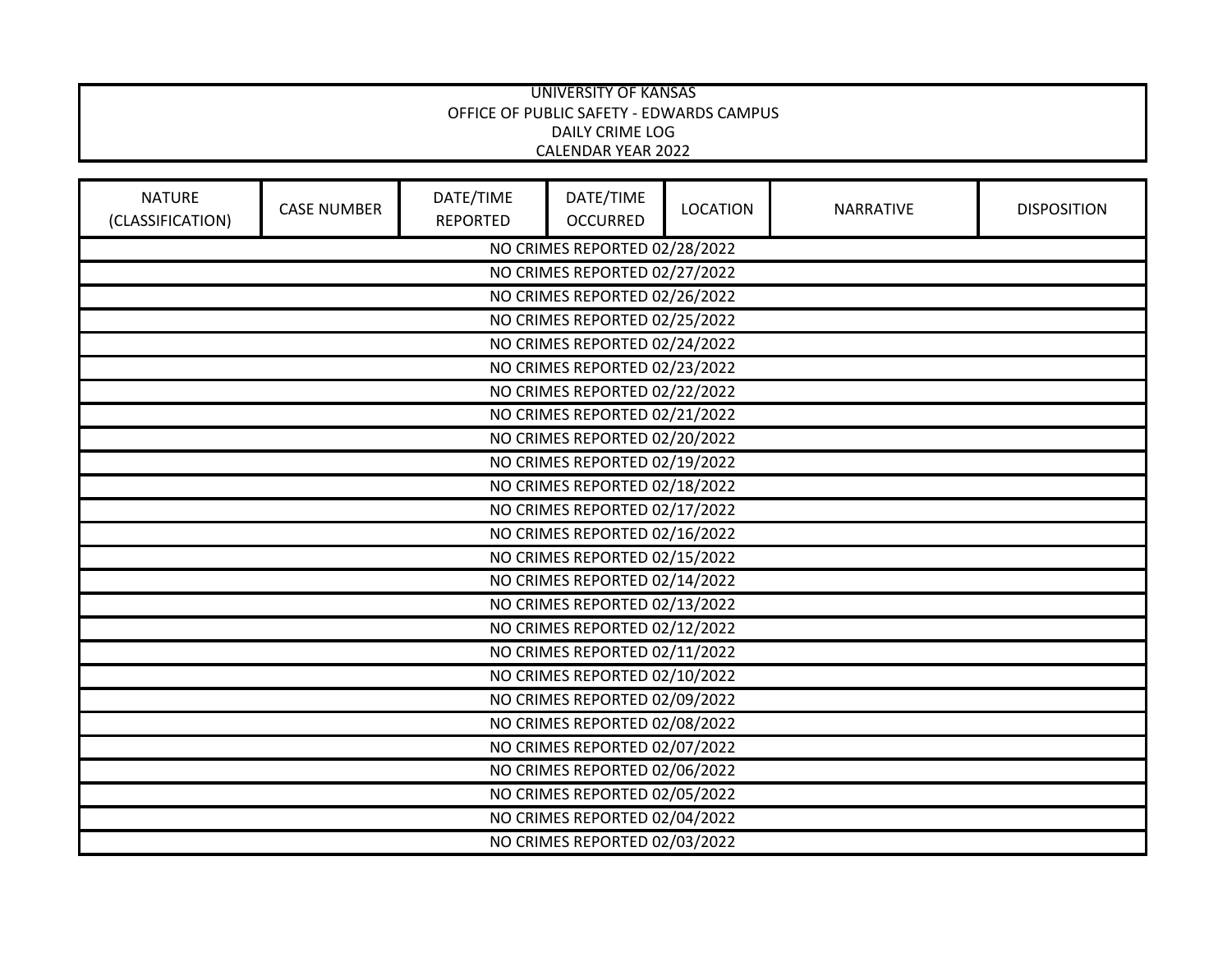| CRIMES REPORTED 02/02/2022<br>NC |  |
|----------------------------------|--|
| CRIMES REPORTED 02/01/2022<br>ΝC |  |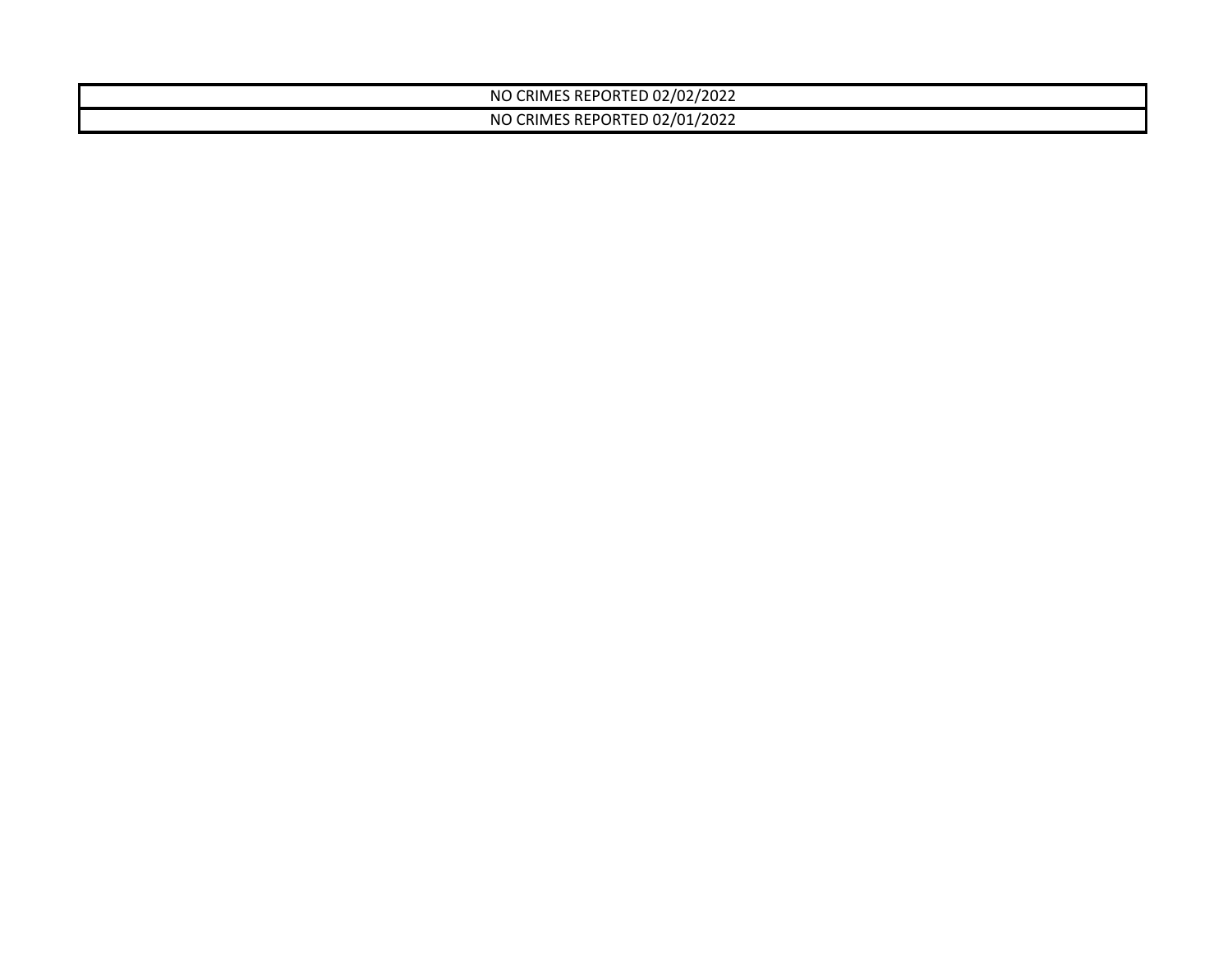|                                   |                               |                              | UNIVERSITY OF KANSAS<br>OFFICE OF PUBLIC SAFETY - EDWARDS CAMPUS<br><b>DAILY CRIME LOG</b><br><b>CALENDAR YEAR 2022</b> |                 |                  |                    |  |
|-----------------------------------|-------------------------------|------------------------------|-------------------------------------------------------------------------------------------------------------------------|-----------------|------------------|--------------------|--|
| <b>NATURE</b><br>(CLASSIFICATION) | <b>CASE NUMBER</b>            | DATE/TIME<br><b>REPORTED</b> | DATE/TIME<br><b>OCCURRED</b>                                                                                            | <b>LOCATION</b> | <b>NARRATIVE</b> | <b>DISPOSITION</b> |  |
|                                   |                               |                              | NO CRIMES REPORTED 01/31/2022                                                                                           |                 |                  |                    |  |
|                                   |                               |                              | NO CRIMES REPORTED 01/30/2022                                                                                           |                 |                  |                    |  |
|                                   |                               |                              | NO CRIMES REPORTED 01/29/2022                                                                                           |                 |                  |                    |  |
|                                   |                               |                              | NO CRIMES REPORTED 01/28/2022                                                                                           |                 |                  |                    |  |
|                                   |                               |                              | NO CRIMES REPORTED 01/27/2022                                                                                           |                 |                  |                    |  |
|                                   |                               |                              | NO CRIMES REPORTED 01/26/2022                                                                                           |                 |                  |                    |  |
|                                   |                               |                              | NO CRIMES REPORTED 01/25/2022                                                                                           |                 |                  |                    |  |
|                                   |                               |                              | NO CRIMES REPORTED 01/24/2022                                                                                           |                 |                  |                    |  |
|                                   |                               |                              | NO CRIMES REPORTED 01/23/2022                                                                                           |                 |                  |                    |  |
|                                   | NO CRIMES REPORTED 01/22/2022 |                              |                                                                                                                         |                 |                  |                    |  |
|                                   | NO CRIMES REPORTED 01/21/2022 |                              |                                                                                                                         |                 |                  |                    |  |
|                                   | NO CRIMES REPORTED 01/20/2022 |                              |                                                                                                                         |                 |                  |                    |  |
|                                   |                               |                              | NO CRIMES REPORTED 01/19/2022                                                                                           |                 |                  |                    |  |
|                                   |                               |                              | NO CRIMES REPORTED 01/18/2022                                                                                           |                 |                  |                    |  |
|                                   |                               |                              | NO CRIMES REPORTED 01/17/2022                                                                                           |                 |                  |                    |  |
|                                   |                               |                              | NO CRIMES REPORTED 01/16/2022                                                                                           |                 |                  |                    |  |
|                                   |                               |                              | NO CRIMES REPORTED 01/15/2022                                                                                           |                 |                  |                    |  |
|                                   | NO CRIMES REPORTED 01/14/2022 |                              |                                                                                                                         |                 |                  |                    |  |
|                                   | NO CRIMES REPORTED 01/13/2022 |                              |                                                                                                                         |                 |                  |                    |  |
|                                   | NO CRIMES REPORTED 01/12/2022 |                              |                                                                                                                         |                 |                  |                    |  |
|                                   | NO CRIMES REPORTED 01/11/2022 |                              |                                                                                                                         |                 |                  |                    |  |
|                                   |                               |                              | NO CRIMES REPORTED 01/10/2022                                                                                           |                 |                  |                    |  |
|                                   |                               |                              | NO CRIMES REPORTED 01/09/2022                                                                                           |                 |                  |                    |  |
|                                   |                               |                              | NO CRIMES REPORTED 01/08/2022                                                                                           |                 |                  |                    |  |
|                                   |                               |                              | NO CRIMES REPORTED 01/07/2022                                                                                           |                 |                  |                    |  |
|                                   | NO CRIMES REPORTED 01/06/2022 |                              |                                                                                                                         |                 |                  |                    |  |